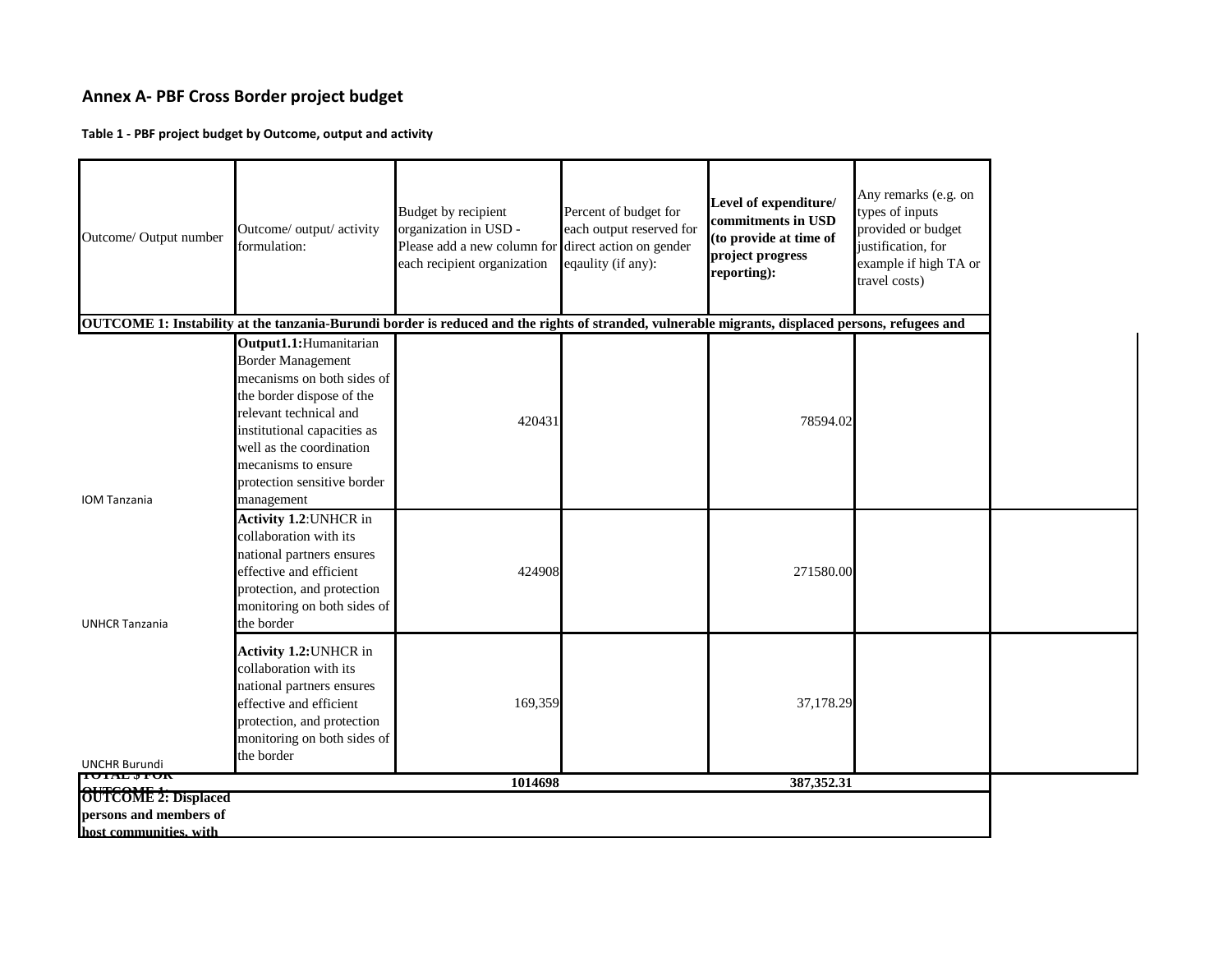| <b>IOM</b> Burundi            | <b>Output 2.1: Returnees,</b><br>IDPs and vulnerable<br>members of host<br>communities, with specific<br>attention to women and<br>young people, have access<br>to both short-term<br>employment and long-term<br>livelihood opportunities. | 140,000 | 116459.87 |  |
|-------------------------------|---------------------------------------------------------------------------------------------------------------------------------------------------------------------------------------------------------------------------------------------|---------|-----------|--|
| <b>UNDP Burundi</b>           | Output 2.1: Returnees,<br>IDPs and vulnerable<br>members of host<br>communities, with specific<br>attention to women and<br>young people, have access<br>to both short-term<br>employment and long-term<br>livelihood opportunities.        | 298,530 | 12,163    |  |
| <b>UNDP Burundi</b>           |                                                                                                                                                                                                                                             |         |           |  |
| <b>IUIAL IUN</b><br>ATHACOMEA |                                                                                                                                                                                                                                             | 438,530 | 128,623   |  |